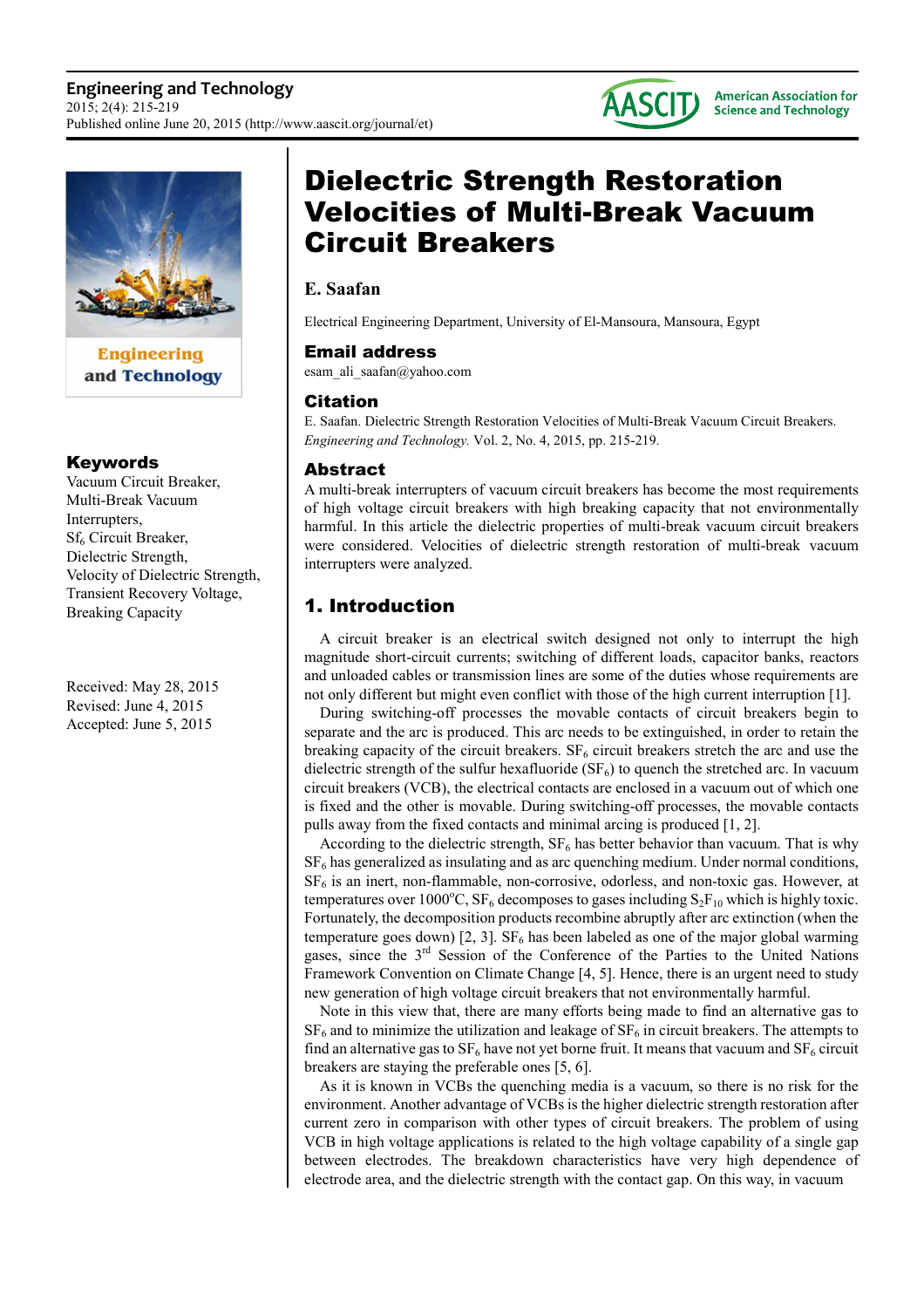breakdown, the breakdown voltage is proportional to the square root of the gap length. Thus, a longer gap is necessary for the vacuum interruption. But this technology makes the circuit breaker bigger and leads to the problem of arc control. It appears a high arc voltage noise, which indicates that the vacuum arc is unstable in a long gap [2, 4].

The study of circuit breakers based on the vacuum interrupters in series began in the 1960s. During the past period the patent applications were made by several manufacturers in the USA and Japan but none was applied in the industry because of technical conditions. Note that, series connection of vacuum interrupters has also a few disadvantages like complex mechanism and non-uniform voltage distribution across each interrupter due to the stray capacitance. To keep the uniform voltage distribution, grading capacitors would require to be connected across each break [5, 7, and 8]. With the development of large-capacity VCBs, a new round of research is proceeding in the  $21<sup>st</sup>$ century  $[4, 5,$  and  $7]$ .

The main purpose of this research is to compare between multi and single breaks of 110 kV VCBs from the point of view dielectric properties and velocities of dielectric strength restoration.

# 2. Vacuum Circuit Breaker Dielectric Strength Restoration

It is known that when the circuit breaker contacts starts to separate from each other the dielectric strength of the gap starts to increase. After the arc has been extinguished, the race between the transient recovery voltage (TRV) and the dielectric withstand of the circuit breaker begins. When the TRV exceeds the dielectric withstand of the circuit breaker a breakdown occurs and creates a conducting path between the two circuit breaker contacts. Then the TRV jumps back to zero and does not start to rise again before the arc is extinguished [3, 9, and 10]. Therefore the dielectric withstand of the circuit breaker is a significant parameter for the switching analysis.

For VCBs the most of authors use linear restoration law [11, 12]. But this law is not quite suitable to the physical nature (decreasing of strength at increasing of inter-contact distances) of vacuum inter-contact gaps [13, 14]. Therefore for modeling the dielectric properties of the inter-contact spaces we used the logarithmic law of dielectric strength restoration in VCBs presented in [15]. This law takes into account both inertia of contact and inconstancy of strength of vacuum gaps. The logarithmic restoration law for dielectric strength of 110 kV VCB with single-break is given by the following empirical formula;

$$
V_{str}(t) = (191.43) \log \left\{ 1 + 5.75 x_m \left\{ 1 - \cos \left[ \frac{\pi (t - t_{off})}{T_{full}} \right] \right\} \right\}, \quad t_{off} < t \le t_{off} + T_{full} \tag{1}
$$

where:

 $V_{\text{str}}(t)$  is the acceptable law of circuit breaker's dielectric strength restoration;

*Xm* is the maximum distance between contacts of single-break VCB;

*t* is time;

 $T_{\text{full}}$  is the full switch-off time of circuit breaker;

 $t_{off}$  is the initial instant of contact separation [13, 15].

considering double-break of VCBs, the gap length of each break assumed equal to *Xm/2*. Then the formula of dielectric strength restoration is given by computing the dielectric strength of each break multiplied by the number of breaks as following;

In order to reach the high dielectric strength, double-break or more connected in series of VCBs are used. In case of

$$
V_{str}^{double}(t) = (191.43)(2) \log \left\{ 1 + (5.75) \left( \frac{x_m}{2} \right) \left\{ 1 - \cos \left[ \frac{\pi (t - t_{off})}{T_{full}} \right] \right\} \right\}
$$
(2)

Theoretically to get the same dielectric strength obtained from formula (2) while using of VCB with single-break, the contact distance supposed have twice the value of *Xm*. So the

formula of dielectric strength restoration of single-break VCB have twice the gap length is given by,

$$
V_{str}^{single}(t) = (191.43) \log \left\{ 1 + (5.75)(2X_m) \left\{ 1 - \cos \left[ \frac{\pi (t - t_{off})}{T_{full}} \right] \right\} \right\}
$$
(3)

In order to get the dielectric strength gain, a comparison between double and single breaks dielectric strength can be obtained as following. By dividing formulas (2) and (3) the dielectric strength gain of double-breaking VCB 
$$
(K_2)
$$
 is given by,

$$
\frac{v_{str}^{double}(t)}{v_{str}^{single}(t)} = K_2 = \frac{\log\left\{1 + (5.75)\left(\frac{X_m}{2}\right) \left\{1 - \cos\left[\frac{\pi\left(t - t_{off}\right)}{T_{full}}\right]\right\}\right\}^2}{\log\left\{1 + (5.75)\left(2X_m\right) \left\{1 - \cos\left[\frac{\pi\left(t - t_{off}\right)}{T_{full}}\right]\right\}\right\}}
$$
(4)

In general form the formulas (2) and (4) for VCB with multi breaks connected in series can be written as following,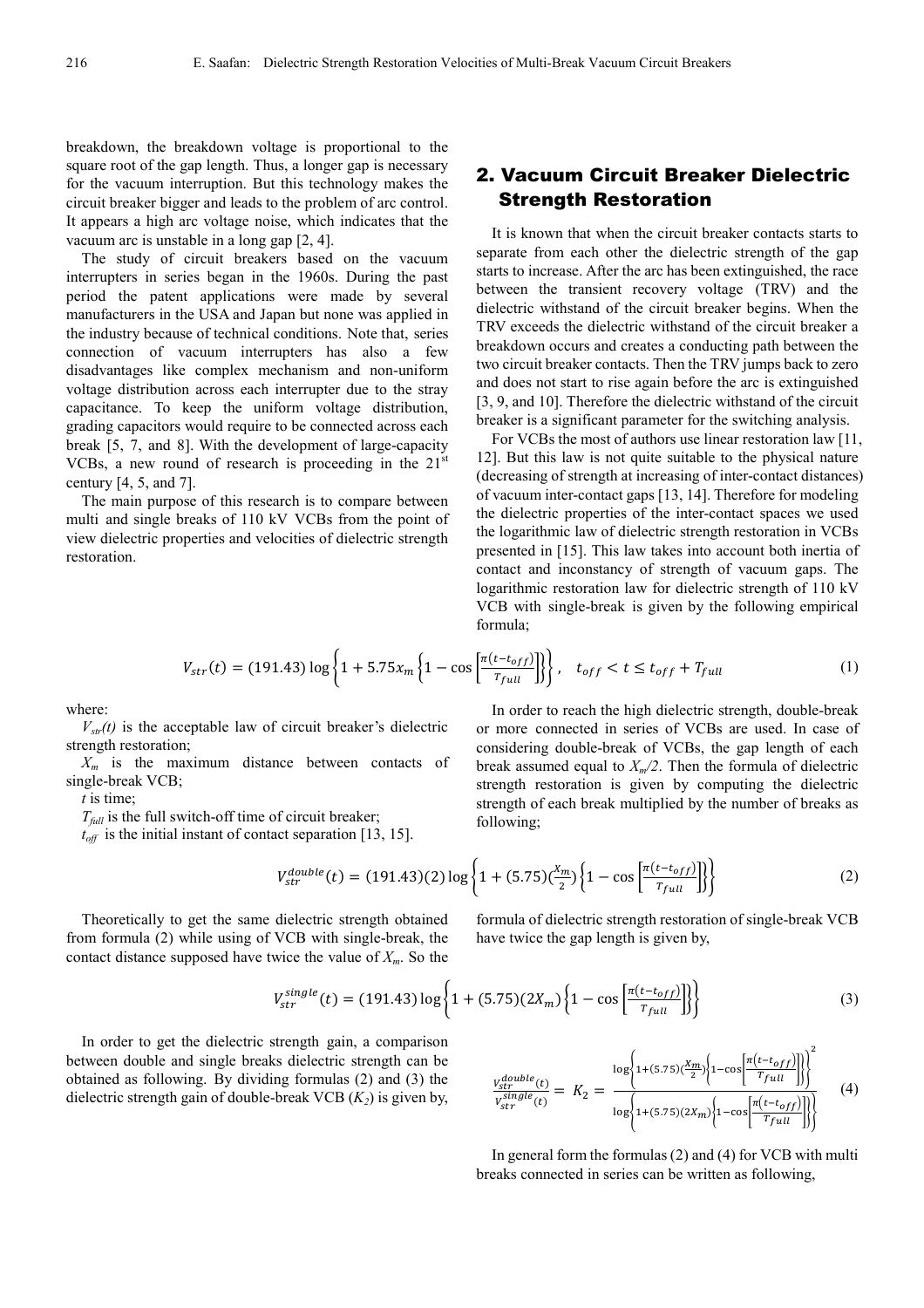$$
V_{str}^{multi}(t) = (191.43)(n) \log \left\{ 1 + (5.75) \left( \frac{x_m}{n} \right) \left\{ 1 - \cos \left[ \frac{\pi (t - t_{off})}{T_{full}} \right] \right\} \right\}
$$
(5)

$$
\frac{v_{str}^{multi}(t)}{v_{str}^{single}(t)} = K_n = \frac{\log\left\{1 + (5.75)\left(\frac{X_m}{n}\right)\left(1 - \cos\left[\frac{\pi\left(t - t_{off}\right)}{T_{full}}\right]\right)\right\}}{\log\left\{1 + (5.75)\left(\frac{X_m}{n}\right)\left(1 - \cos\left[\frac{\pi\left(t - t_{off}\right)}{T_{full}}\right]\right)\right\}}
$$
(6)

where:

*n* is the number of breaks connected in series of VCB;

 $K_n$  is the dielectric strength gain of the *n* breaks of VCB. From formula (5), it is clear that the maximum value of the dielectric strength were got at full time of contact separation  $(t-t_{off} = T_{full})$ . So for 110 kV VCB ( $T_{full} = 40$  ms,  $X_m = 4cm$ ), the dielectric strength gains of double and triple breaks are 1.402, and 1.698 respectively. These results have a great agreement with that obtained in [16, 17]. From the analysis above, double or triple breaks have higher dielectric strength characteristic than single break for 110 kV VCB.



*Fig 1. Dielectric strength restoration of 110 kV VCB with single, double, and triple breaks.* 

Since the single break of VCBs with longer gap distances have a few disadvantages that mentioned previously, a comparison from the point of view dielectric strength restoration characteristics between multi-break and single-break with the same equivalent spacing were performed below. In other words for multi-break it is assumed that, the gap length of a single-break  $(X_m)$  is divided into *n* parts and the length of every gap is  $X_m/n$ . The curves of dielectric strength restoration of 110 kV VCB with single, double, and triple breaks are presented in figure (1).

From the curves shown in figure (1), it is clear that the triple or double breaks connected in series have higher breakdown voltage than single break of VCBs with the same equivalent spacing. At the same time, the triple or double breaks of VCBs are not breakdown simultaneously at a moment. Thus, the multi breaks of VCBs are more reliable in high voltage applications than single break that have larger gap distance.

# 3. Velocities of Dielectric Strength Restoration

In modern high voltage vacuum interrupters it's very important to have ability to withstand the steep rising part of the TRV, in order to minimize the probability of repeated re-ignitions. It means that the vacuum interrupters should have a high rate of velocity of dielectric strength restoration more than the TRV. This underlines the importance of dielectric strength restoration velocities of the circuit breakers. So in this section a comparison between triple, double, and single breaks of VCBs from the point of view dielectric strength restoration velocities were performed.

Since the dielectric strength restoration formula of VCB has a non-linear character, the mathematical differentiation is the easy way can be used to get the expressions of velocity and acceleration. In other words differentiation of dielectric strength and velocity with respect to time allows determination of the rate of change of dielectric strength (velocity), and the rate of change of velocity (acceleration) respectively.

For multi-break VCB, the function of dielectric strength restoration velocity can be obtained by differentiating the formula (5) with respect to time as following;

$$
v_{str}^{multi}(t) = \frac{d}{dt} V_{str}^{multi}(t) = (191.43)(n) \frac{d}{dt} \log \left\{ 1 + (5.75) \left( \frac{X_m}{n} \right) \left\{ 1 - \cos \left[ \frac{\pi (t - t_{off})}{T_{full}} \right] \right\} \right\}
$$

$$
= (83.136)(n) \frac{d}{dt} \ln \left\{ 1 + (5.75) \left( \frac{X_m}{n} \right) \left\{ 1 - \cos \left[ \frac{\pi (t - t_{off})}{T_{full}} \right] \right\} \right\}
$$

Then use a rule on differentiation the logarithm a function of function such as  $\frac{d}{dt} \ln[f(t)] = \frac{f'(t)}{f(t)}$  $\frac{f(t)}{f(t)}$  and get,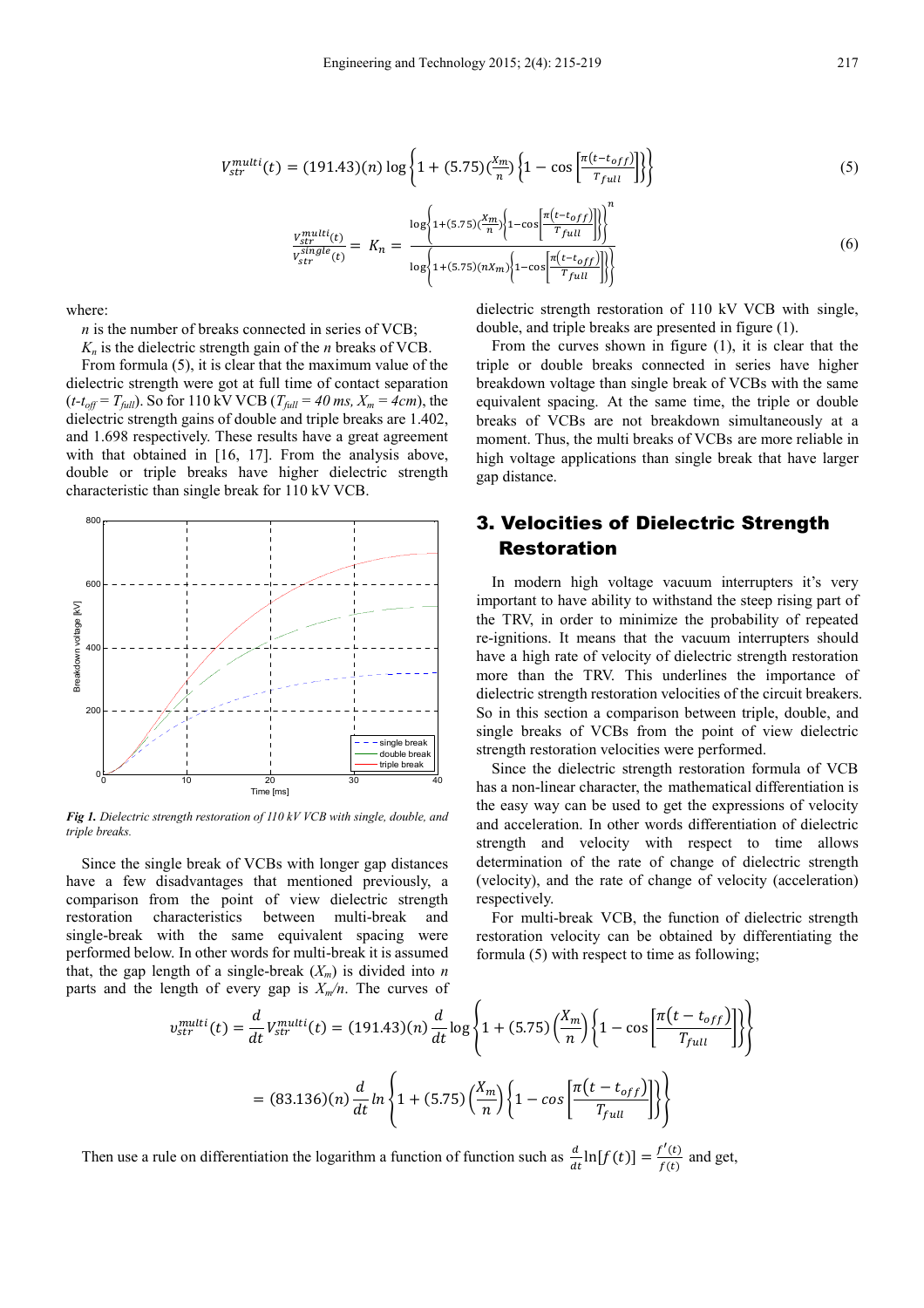$$
v_{str}^{multi}(t) = (478.032) \left(\frac{\pi X_m}{T_{full}}\right) \left\{ \frac{\sin\left[\frac{\pi (t - t_{off})}{T_{full}}\right]}{1 + (5.75) \left(\frac{X_m}{n}\right) \left[1 - \cos\frac{\pi (t - t_{off})}{T_{full}}\right]} \right\}
$$
(7)

To get the maximum value of dielectric strength restoration velocity, it needs to get at first the function of acceleration and

then finding the time instant of maximum velocity which occurs at zero derivatives.

 $\overline{\phantom{0}}$ 

$$
\frac{d}{dt}v_{str}^{multi}(t) = (478.032) \left(\frac{\pi X_m}{T_{full}}\right) \frac{d}{dt} \left\{\frac{\sin\left[\frac{\pi (t - t_{off})}{T_{full}}\right]}{1 + (5.75) \left(\frac{X_m}{n}\right) \left[1 - \cos\frac{\pi (t - t_{off})}{T_{full}}\right]}\right\} = zero
$$

At this instant of time the numerator of the derivative obtained equal to zero, then

$$
\cos \frac{\pi (t - t_{off})}{T_{full}} = \frac{(5.75)(X_m)}{n + (5.75)(X_m)}\tag{8}
$$

And correspondingly,

$$
sin \frac{\pi (t - t_{off})}{T_{full}} = \frac{\sqrt{1 + (11.5)(\frac{X_m}{n})}}{1 + (5.75)(\frac{X_m}{n})}
$$
(9)

Directly put (8) and (9) into the formula (7) and obtain expression for maximum velocity such as,

$$
v_{str}^{multi,max} = (478.032)(\frac{\pi}{r_{full}}) \frac{x_m}{\sqrt{1 + (11.5)(\frac{x_m}{n})}}
$$
(10)

From the formula (8) find now the time instant corresponded to the maximum value of velocity.

$$
\frac{\pi(t - t_{off})}{T_{full}} = \arccos \frac{(5.75)(X_m)}{n + (5.75)(X_m)}
$$

$$
t_{v_{max}} = t - t_{off} = \left(\frac{T_{full}}{\pi}\right) \arccos \frac{(5.75)(X_m)}{n + (5.75)(X_m)} \tag{11}
$$

The curves of corresponding velocity functions are presented in the figure (2). This figure shows the velocity curves of triple, double, and single breaks of 110 kV VCB with the same equivalent spacing.



*Fig 2. Dielectric strength restoration velocities of triple, double, and single breaks of 110 kV VCB.* 

As shown in figure (2), the character of triple or double breaks has a high rate of dielectric strength restoration velocity more than single break of VCB with the same equivalent spacing. It means that, the multi-break can withstand the steep rising part of the TRV efficiently more than single-break of VCBs and consequently have higher breaking capability during switching-off processes.

The velocities and corresponding time instants for 110 kV VCB with single, double, and triple breaks shown in table (1).

*Table 1. Velocities (maximum, average) and corresponding time instants for 110 kV VCB.* 

| number of breaks, n | maximum velocity [kV/ms] | average velocity [kV/ms] | instant of maximum velocity [ms] |
|---------------------|--------------------------|--------------------------|----------------------------------|
|                     | 21.9                     | 8.0                      |                                  |
|                     | 30.7                     | 13.2                     |                                  |
|                     | 37.2                     | 17.4                     | 6.2                              |

From the results shown in table (1) it's evident that, triple breaks of 110 kV VCB have the higher values of velocities. Note that, the average velocities have little values due to the non-uniformity of dielectric strength in inter-contact gap. It means that the dielectric strength of VCB is conditioned by taking into account decreasing of dielectric strength of vacuum gap with increasing of its length.

### 4. Conclusion

Multi-break of vacuum circuit breakers has a high rate of dielectric strength restoration velocity. It means that it has an excellent ability to deal with the steep rising part of the transient recovery voltage more than single break, which makes it faster in the current interruption processes. The success and development of multi-break vacuum technology,